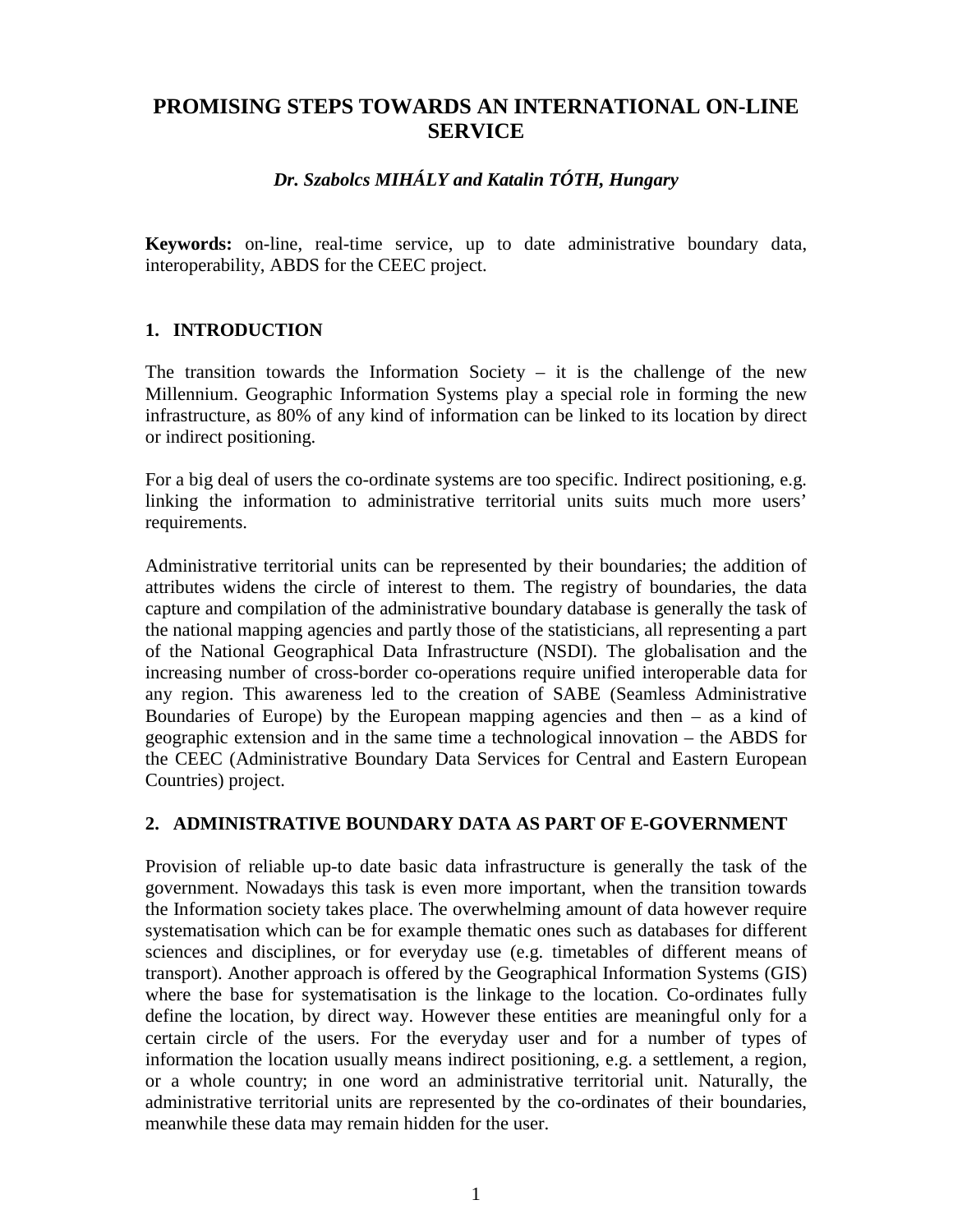The Administrative boundary data – being the base information infrastructure for different kind of analysis when spatial reference is required – are core part of the NSDI. The number of potential users is practically indefinite, range from statistics to economic analysis, from environment to logistics, from business administration to marketing, etc. A wide spread use of such kind of information can greatly contribute to modernisation of the whole infrastructure of a country, or a region. The provision and integration of such data and services seems indispensable for the modern electronic governance. But what are the key requirements for such a service?

Firstly, the service must be reliable. It means that it must exactly reflect the actual legal status of the territorial units. Secondly, it must be relatively cheep and accessible for a wide range of users (with certain products to be served for the public free of charge). Finally, it must be interoperable in respect of merging the different data sources as well as user friendly such that the user could specify the product wished to purchase.

Obviously, such criteria can be met only by on-line real-time service accessible via internet, all based on interoperation between the authorised data providers, on harmonising the data content, on adequate data and quality assurance, on well organised automatic data handling and service as well as on adequate data policy.

### **3. ABDS FOR THE CEEC PROJECT**

As preparatory phase of a future service, the ABDS for the CEEC project, supported by the INCO Programme of the European Commission was launched on  $1<sup>st</sup>$  December 1998 and was finished on 31 December 2000. "The project aimed at the preparation and partial implementation of on-line delivery of administrative boundary data collected, processed and delivered with defined rules for data model and products, using the new European and ISO standards". It was intended to support the data collection for the existing datasets of similar content (e.g. the topographic map based SABE).

The project was co-ordinated by the Institute of Geodesy, Cartography and Remote Sensing (FÖMI), Hungary and was implemented by a consortium of 19 organisations from 12 countries, representing the national mapping agencies, statistical offices and other public and private organisations of the region as given in the following table.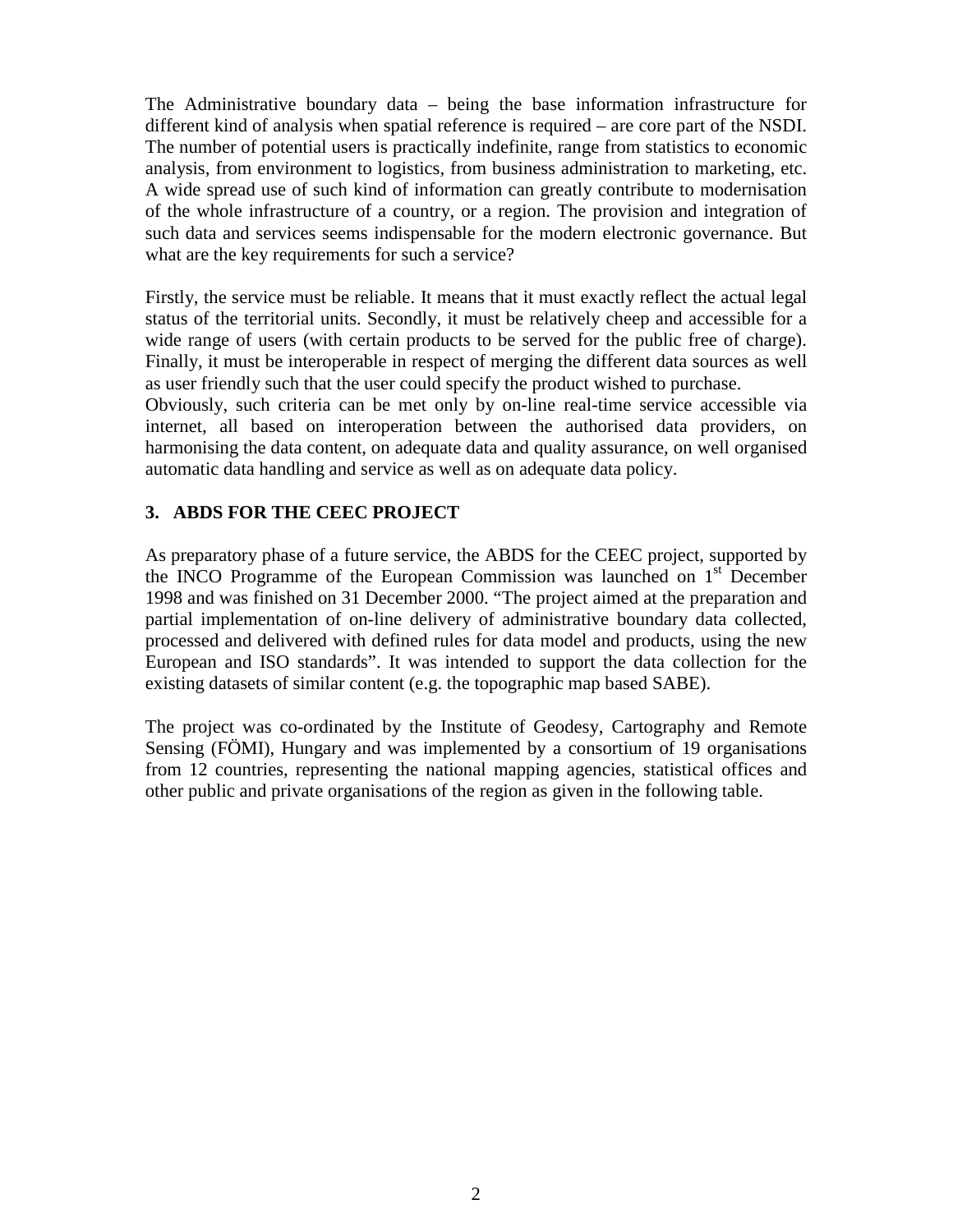| <b>Contractor</b>                                                  | <b>Country</b> |
|--------------------------------------------------------------------|----------------|
| Institute of Geodesy, Cartography and Remote Sensing (FÖMI)        | Hungary        |
| Technical University of Sofia                                      | Bulgaria       |
| Research Institute of Geodesy, Topography and Cartography          | Czech Republic |
| (VÚGTK)                                                            |                |
| Statistical Office of Estonia (ESA)                                | Estonia        |
| MEGRIN (an organisation of European NMA's data services)           | France         |
| Hellenic Cartographic and Cadastral Organisation (HEMCO)           | Greece         |
| National Service of Geodesy and Cartography                        | Lithuania      |
| Central Statistical Bureau of Latvia                               | Latvia         |
| <b>GEOBID</b>                                                      | Poland         |
| Research Institute for Informatics,                                | Romania        |
| Ministry for Regional Development                                  | Czech Republic |
| Masaryk University, Brno                                           | Czech Republic |
| Plancenter Ltd.                                                    | Finland        |
| Hungarian Association for Geoinformation (HUNAGI)                  | Hungary        |
| Mapping Agency of Hungarian Defence Forces (MH TÉHI)               | Hungary        |
| Central Statistical Office (KSH)                                   | Hungary        |
| Hungarian Public Utility for Regional Development and Town Hungary |                |
| Planning (VÁTI)                                                    |                |
| Prime Minister's Office                                            | Hungary        |
| GISIG (a EU-supported international consortium)                    | Italy          |

The task of the project was elaborated in three main work packages – Inventory, Generalisation and Memorandum of Understanding – accompanied with the horizontal activities of standard conformity checking, quality assurance, and legal protection. The geographically scattered project team was supported by modern on-line facilities of information technology like document handling system, internet conference, and webbased voting. The work packages were divided into tasks, which were strictly planned both in content and timescale. The interactive working methodology of collaboration guaranteed on one hand a creative environment for original ideas and on the other hand a critical control mechanism and feedback.

### **4. RESULTS OF THE INVENTORY**

The objective of the first work package was to clarify everything about the input of a future service. For this purpose the consortium compiled a questionnaire where the following questions were answered in details:

- What are the data sources in different countries?
- What is the administrative hierarchy in the different countries?
- What is the legal background of different administrative territorial units?
- Who are the data owners in different countries
- What kind of data are available in different countries
- What are the formats of delivery AB data and their attributes?

The research showed us, that the possible source for the ABDS varies from country to country. In some countries data are registered and maintained in the cadastral offices,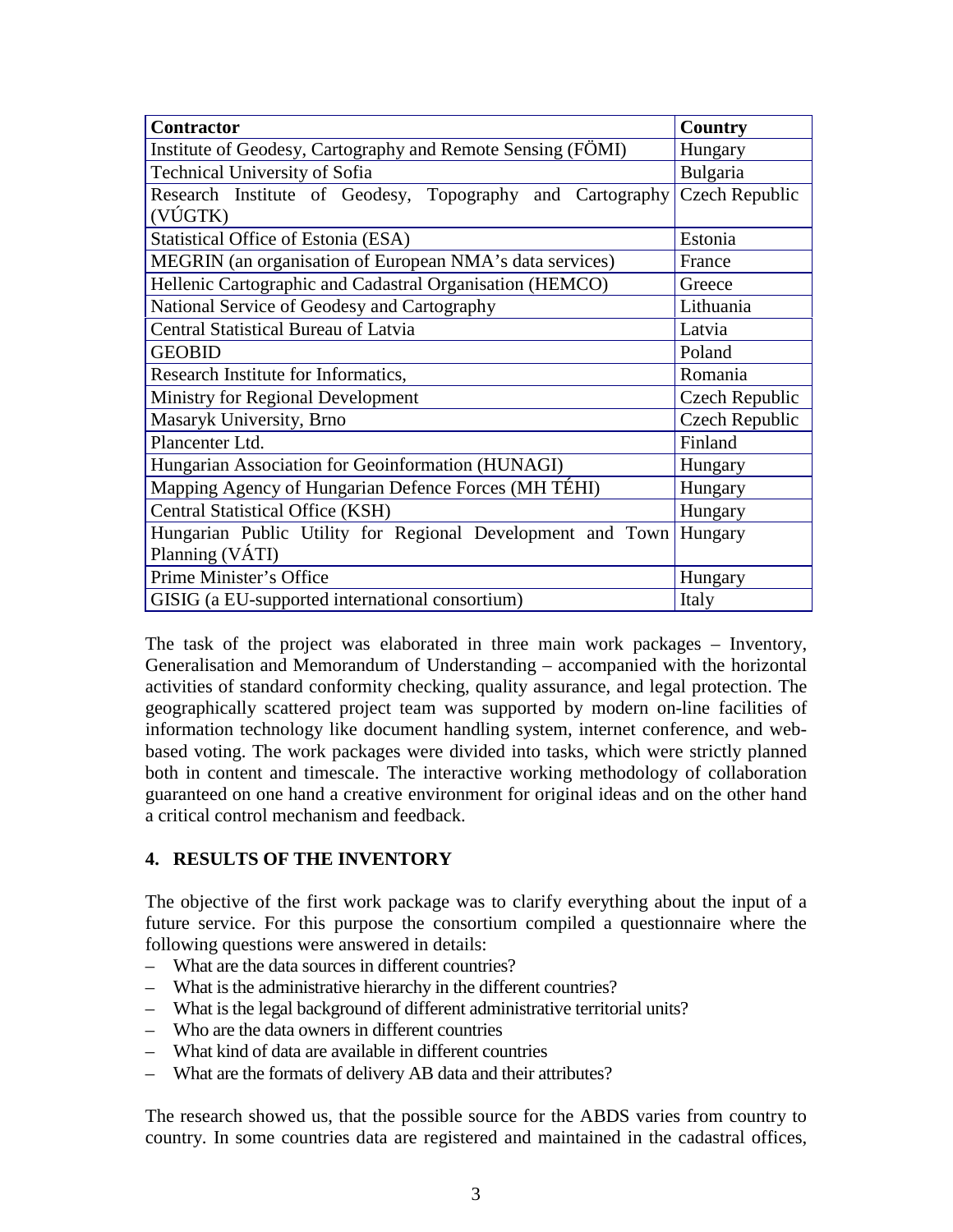while in certain countries such precise registers do not exist at all, administrative boundaries are presented on topographic or other maps.

The kind of source of AB data greatly defines the accuracy and influences directly on the largest possible resolution of the service. Therefore, each country can join the service depending on the quality of their available data. Consequently, as a result of the inventory we defined the so-called consolidation levels which can serve as data of basic resolution to be used for different products of the common ABD service:

- $-2$  m resolution traditionally 1:10,000 scale for those countries where data are available in large scale,
- 10 m resolution traditional 1:50,000 scale for the other countries.

The hierarchy of administrative units varies from country to country. However the international character of the future service requires some possibility for comparable handling. The NUTS (Nomenclature of Units for Territorial Statistics) system of EUROSTAT created for similar purpose is quite suitable. In the following table we give the summary on the administrative hierarchy of the participating countries of the project as compared to the NUTS:

| Partner        | NUTS $11$   | <b>NUTS 2</b> | <b>NUTS</b> | <b>NUTS4</b> | NUTS <sub>5</sub>         |
|----------------|-------------|---------------|-------------|--------------|---------------------------|
|                |             |               | 3           |              |                           |
| Bulgaria (BG)  | geographic  | Region        | county      |              | municipality <sup>2</sup> |
|                | regions     |               |             |              |                           |
| Czech $(CZ)$   |             | of<br>Group   | region      | district     | municipality              |
|                |             | regions       |             |              |                           |
| Estonia (E)    |             |               | region      | county       | municipality              |
| Finland (SF)   | province    | Region        | county      | municipality |                           |
| Greece (GR)    | of<br>group | Development   | county      |              | municipality              |
|                | regions     | region        |             |              |                           |
| Hungary (H)    |             | Statistical   | county      | small region | municipality              |
|                |             | region        |             |              |                           |
| Latvia (LA)    |             | Province      | county      | districts    | municipality              |
| Lithuania (LI) |             |               | county      | municipality |                           |
| Poland (PL)    |             | Province      |             |              | municipality              |
| Romania (RO)   |             | Development   | county      |              | municipality              |
|                |             | region        |             |              |                           |

#### **5. THE RESULTS OF GENERALISATION**

 $\overline{a}$ 

The objective of this work package was to elaborate generalisation rules for the ABDS using a model oriented approach, formulating the requirements, coming to agreement on scales/resolutions and elaborating recommendations on the base dataset derivation. All with the aim to give the answer to the question on how we can convert our data into a product.

 $1$  NUTS 0 level is assigned to the country in case of every participants.

 $2$  The terminology has not been harmonised with the Eurostat. In certain countries NUTS 5 level units rather are called as "settlements".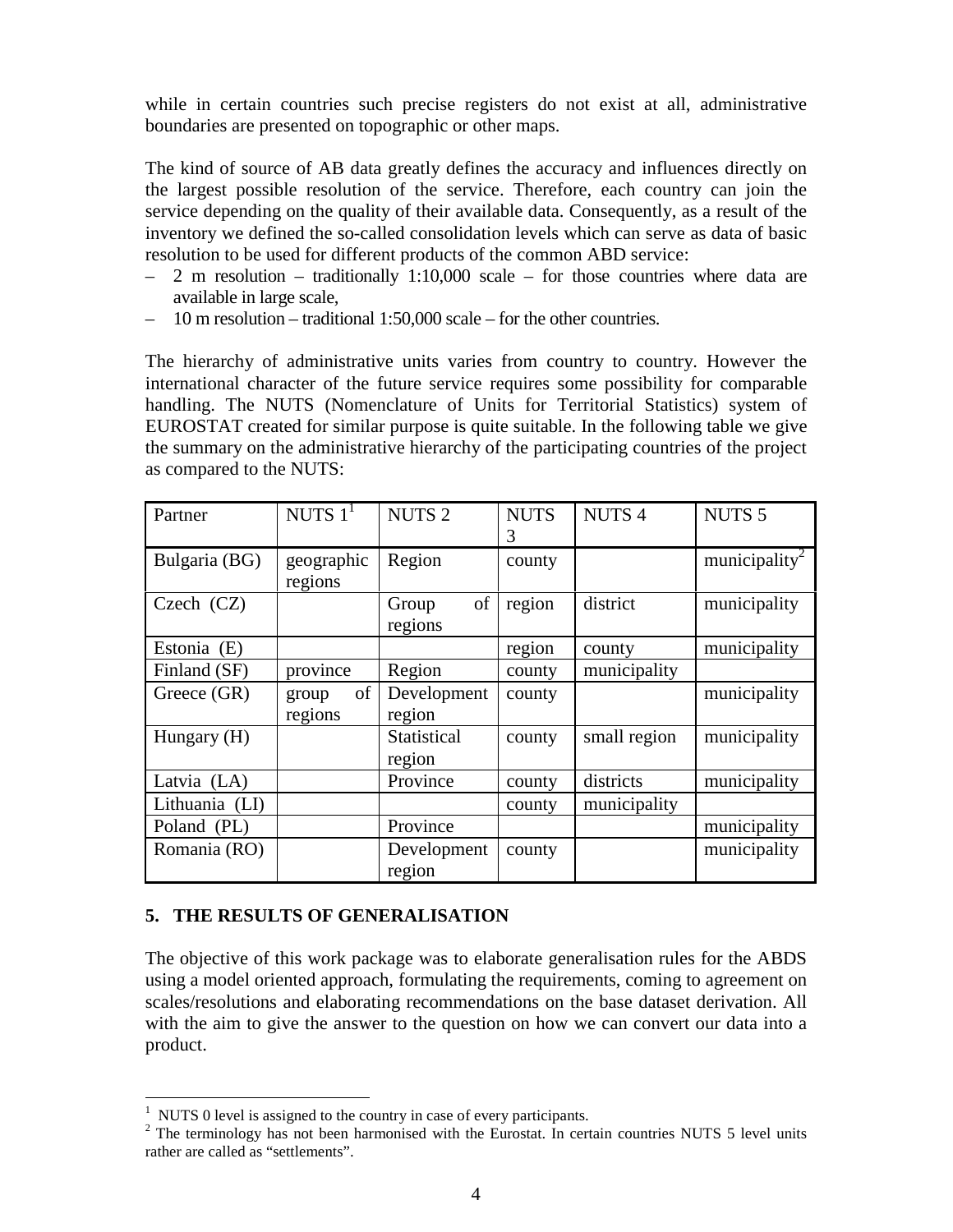Since the objective of the ABDS for the CEEC project is to deliver digital datasets of the administrative boundaries and not to produce maps, a model generalisation approach has been decided to be used rather than a cartographic one. That means in fact a simplification procedure using well elaborated and accurately tested algorithm(s).

In the model generalisation process a geometry driven approach is applied. The elements of the consolidation level database then derived from the elementary datasets of administrative boundary data and then delivered by the specialists of the respective country itself. The commonly used method of production guarantees the unified quality all over the area of participating countries. This method is to

- guarantee the integrity, topological consistency at all resolution,
- produce predictable and repeatable results,
- reduce at maximum the data volume for the chosen resolutions,
- minimise the deviation of the boundary lines from the original position,
- allow on-line delivery of the tailored dataset,
- allow parameterisation of the main rules by the users (scroll menu with visualisation of the effects of the chosen parameter),
- allow the calculation of the deviation from the area of the ATU.

The steps of the model generalisation and their results are given in the table below: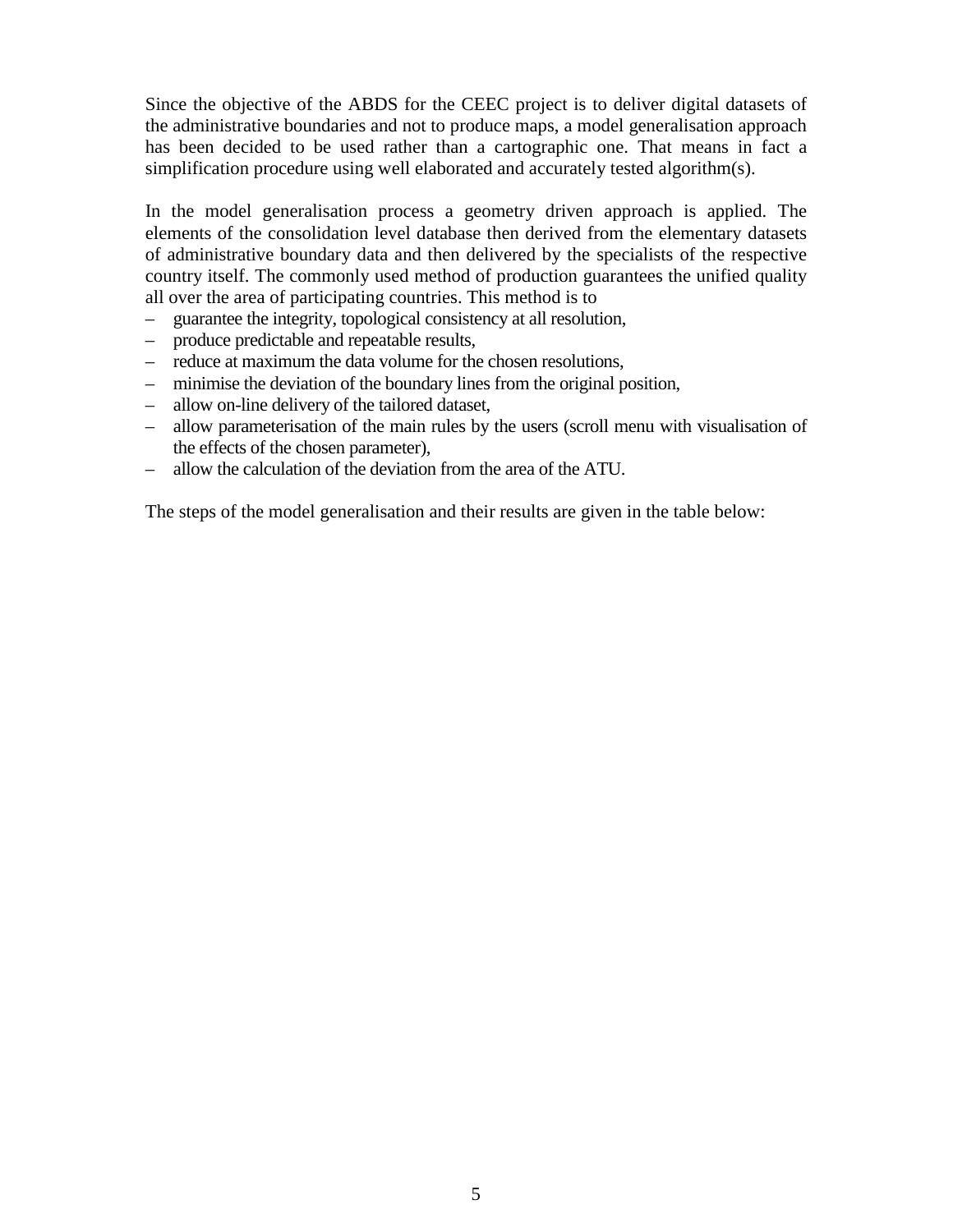| Procedure      | <b>Step</b>                                                           | Result                                                                                                                                     |  |  |
|----------------|-----------------------------------------------------------------------|--------------------------------------------------------------------------------------------------------------------------------------------|--|--|
| Segmentation   | Formal checking of the dataset                                        | List of errors and corrections<br>Corrections                                                                                              |  |  |
|                | Visual checking of the geometry                                       |                                                                                                                                            |  |  |
|                | Graphical checking by software                                        | List of errors, list of first order                                                                                                        |  |  |
|                | and interactively                                                     | segmentation points<br>Definition of the triple boundary<br>points and their attributes<br>and thematic List of state boundary points with |  |  |
|                | Hierarchical segmentation<br>by                                       |                                                                                                                                            |  |  |
|                | software and interactively                                            |                                                                                                                                            |  |  |
|                | Hierarchical                                                          |                                                                                                                                            |  |  |
|                | segmentation of state boundary                                        | attributes                                                                                                                                 |  |  |
|                | points by bilateral agreement                                         |                                                                                                                                            |  |  |
|                | using software tools                                                  |                                                                                                                                            |  |  |
|                |                                                                       | Thematic segmentation $-$ optional, List of segmentation points with                                                                       |  |  |
|                | to be supported by software tools                                     | thematic significance                                                                                                                      |  |  |
| Generalisation | Lengthening straight lines (two Longer straight lines                 |                                                                                                                                            |  |  |
| simplification | adjacent vertexes is smaller than                                     |                                                                                                                                            |  |  |
|                | 1/3 of the band with used for the                                     |                                                                                                                                            |  |  |
|                | simplification for the given<br>resolution must be eliminated)        |                                                                                                                                            |  |  |
|                |                                                                       | Filtering of characteristic These points marked as additional                                                                              |  |  |
|                | rectangular break of lines                                            | segmentation points<br>or                                                                                                                  |  |  |
|                |                                                                       | safeguarding geometry                                                                                                                      |  |  |
|                | Simplification (Douglas-Peucker                                       | Simplified set of the set of co-                                                                                                           |  |  |
|                | with Duda-Hart modification or                                        | ordinates                                                                                                                                  |  |  |
|                | other optional algorithms e.g.                                        |                                                                                                                                            |  |  |
|                | Whirpool)                                                             |                                                                                                                                            |  |  |
|                | Interactive visual checking for   Manual elimination                  | of<br>the                                                                                                                                  |  |  |
|                | self-intersection<br><b>or</b>                                        | other irregularity,<br>of<br>definition<br><sub>or</sub>                                                                                   |  |  |
|                | topological irregularity                                              | additional segmentation point(s) at                                                                                                        |  |  |
|                |                                                                       | this place, then repeating the                                                                                                             |  |  |
|                |                                                                       | simplification                                                                                                                             |  |  |
|                | Definition of the generalisation Seamless simplification of           | the                                                                                                                                        |  |  |
|                | constant for seamless resolution dataset                              |                                                                                                                                            |  |  |
|                | generalisation                                                        |                                                                                                                                            |  |  |
| Product        | Addition<br>attributes<br>of<br>the<br>to                             | Data about area, population, etc.                                                                                                          |  |  |
| tailoring      | dataset                                                               |                                                                                                                                            |  |  |
|                | Data conversion into pre-defined<br>GIS formats (including XML, .txt) | User-friendly products                                                                                                                     |  |  |
|                | Addition of metadata                                                  | Complete information to the user                                                                                                           |  |  |
|                |                                                                       | about the product                                                                                                                          |  |  |
|                |                                                                       |                                                                                                                                            |  |  |

The experience of the project partners (FÖMI with Hungarian Administrative Database (MKH) and MEGRIN with SABE data base) showed that majority of customers liked to purchase standard products rather then to order something more specific. Therefore creation of a standard product line seems to be reasonable, which can greatly accelerate the on-line service. These products might be generated beforehand so the customer could download it immediately. The project consortium agreed on the following content of the standard product line: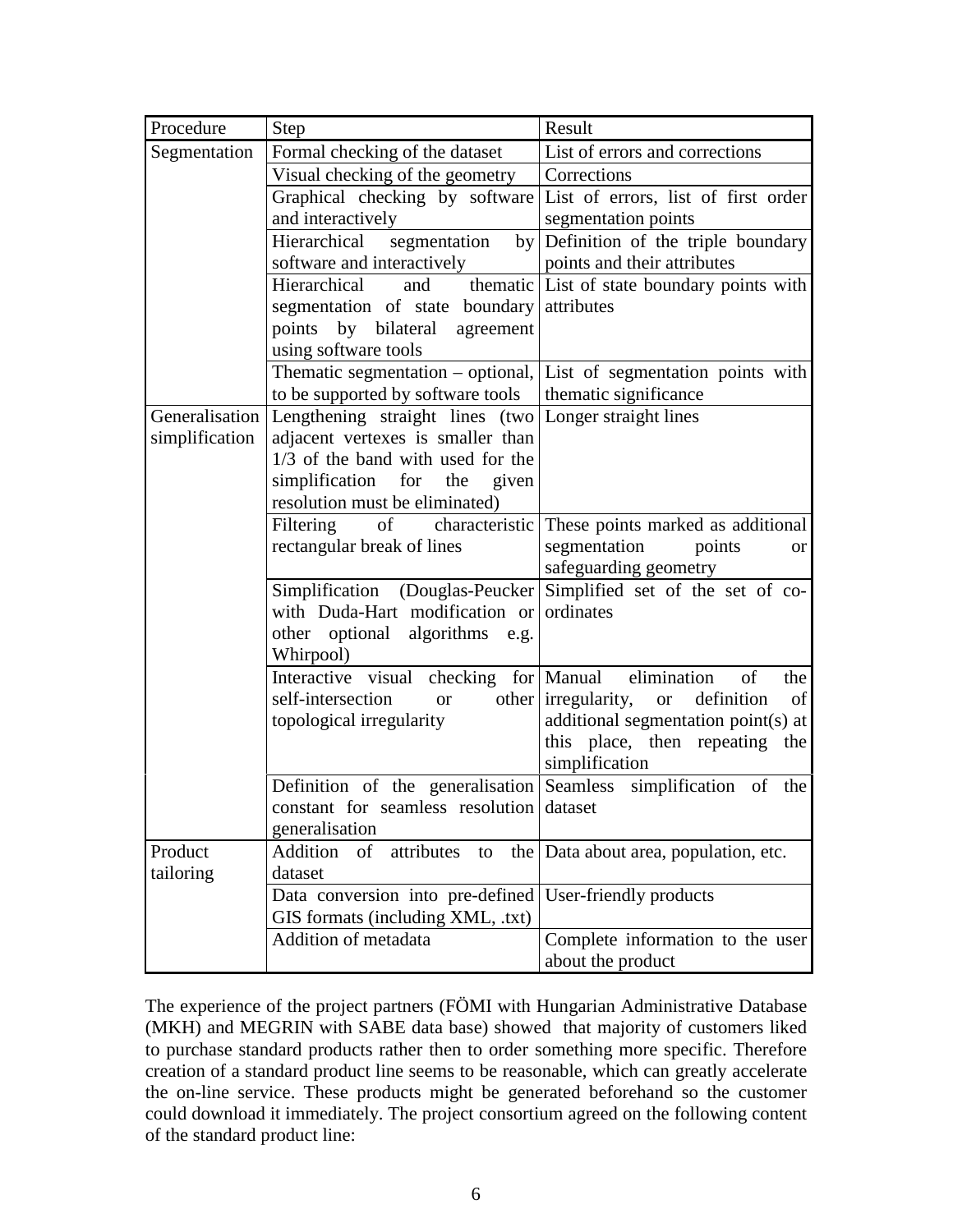| Resolution | Scale       | Corridor of simplification (m) | Precision (m) |
|------------|-------------|--------------------------------|---------------|
| (m)        |             |                                |               |
| 0,1        | 1:1.000:    | 0,2                            | 0,1           |
| $1 - 2$    | 1:10.000    | 4                              |               |
| 10         | 1:50.000    | 20                             | 10            |
| 50         | 1:250.000   | 100                            | 10            |
| 100        | 1:500.000   | 200                            | 100           |
| 200        | 1:1.000.000 | 400                            | 100           |
| 500        | 1:2.500.000 | 1.000                          | 100           |
| 1.000      | 1:5.000.000 | 2.000                          | 1.000         |

It was also agreed, that for better satisfaction of customers the delivery of other types of product also would be possible. In such case the customer might specify its request online, while the product will be delivered in several days later depending on the complexity of the request. Such individual product might be prepared in any case and using any simplification method, and also attaching any available attributes. The customer will be informed about his/her possibilities, and also will be given a short demonstration of the results of the different possibilities, all on the international portal.

### **6. THE ABDS DATA AND SERVICE MODEL**

The results of the country inventories and the generalisation gave input to the data model of the service, which was elaborated in several iterations, through clarifying the data content, considering the output of the future service and investigating the technical possibilities for practical implementation. The data content, data model, service model and metadata descriptions has been elaborated conforming with the existing GI standards.

To provide a common service of geographic information the data must be managed seamlessly in space and time as well as standardised by their content, structure and format. Requirements to the service portal and the data flow must be precisely formulated and correspond to the principles quoted bellow:

- The objects of the service and databases are the ATU-s (Administrative Territorial Units) of different level the properties of which are given by the attributes. The attributes and their values are related to the objects and to each other in a relational description. This idea expresses the object oriented database model.
- The main groups of the attributes are the followings: spatial identification, the thematic properties of ATU-s, the attributes of the co-ordinates delimiting the ATU-s and the data quality parameters.
- Based on international GI standardisation the spatial schema follows the geometrical description and topological description.
- The ATU-s geometrically are expressed with surfaces, bordered by boundaries, consisting of boundary lines, the last being described by points. The points are given by their plain co-ordinates and optionally by their height.
- The topological description of ATU-s is done with faces, edges and nodes.
- In case of data quality the data origin, accuracy certification and actuality are involved into the database as attributes. There are additional information in the metadata.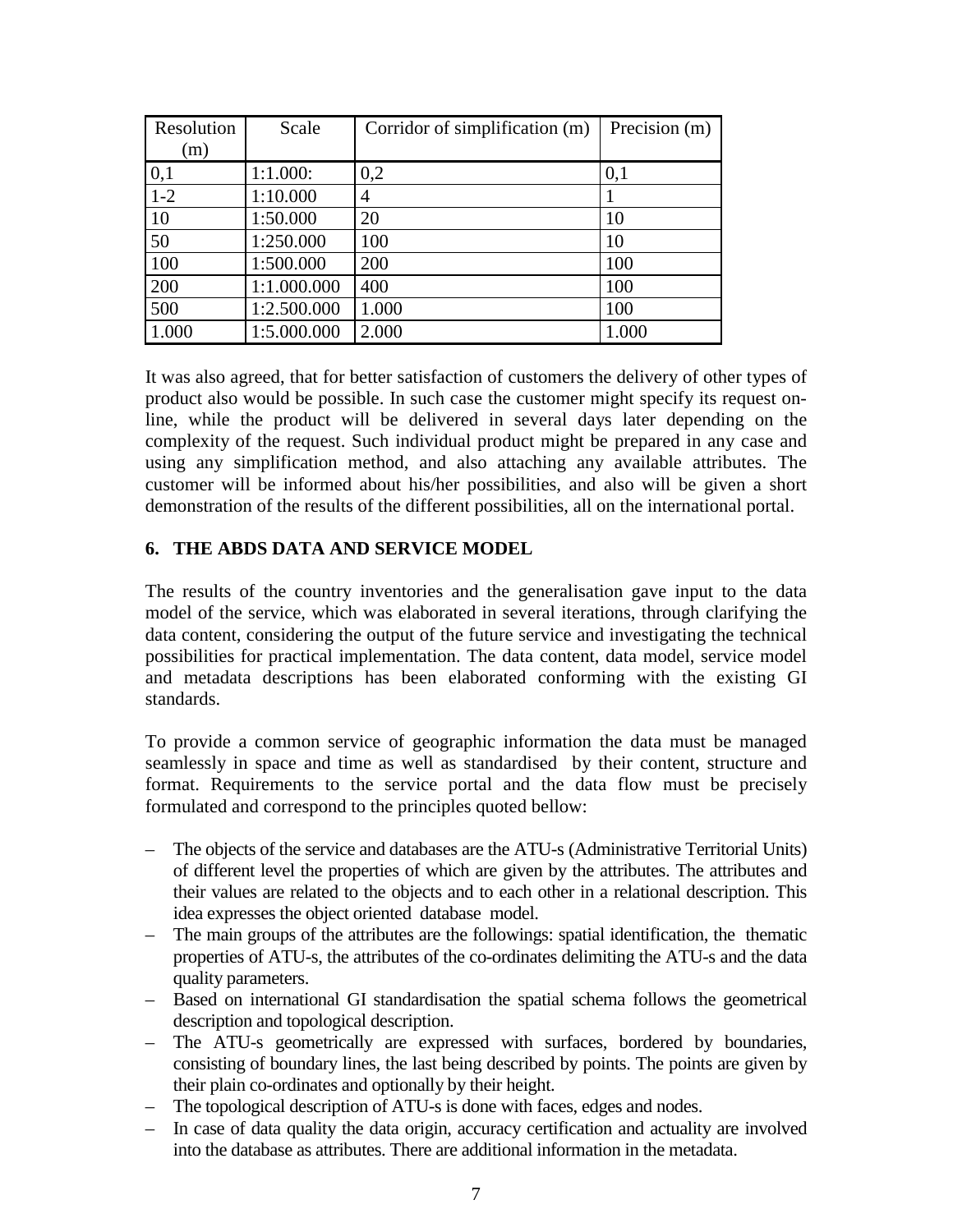- The thematic properties of ATU-s are the results of agreement between the countries. The thematic properties are the dominant attribute elements in databases.
- Starting points of the data to be supplied are the primary data sources. Here the clear knowledge on data quality is the purpose rather than only the accuracy or data collection simplicity.
- The data management and data service is based on the concept of distributed databases of the countries, at so called National Portals, established and managed by the National Focal Points. The International Portal is assuring the unique search facilities and all kind of harmonised Value Added Services based on the connected country data set. The international portal is a core element of the national portal, optionally in bi- or multilingual realisation. It is based on computer networking: with merged, free of charge accessible search database – the targeted scale in a harmonised way is the 1:2.500 000 with metadata and LAN/Internet.
- The future ABD supplier consortium is expected to be interfaced to the user community with a web-site at the National portal of each country being linked to each other by Internet and being connected to their own product database by LAN through fire-wall.

The service model foresees the following products: gazetteer, free of charge products, standard (catalogued) products, customised products and value added services, as well as providing the data in national projection systems, in 2D geographical coordinates of ETRS'89 (GRS80 ellipsoid) and in data formats of dominant GI softwares.

In practical terms it means a separate data collection in every country in accordance to the strategic principles, the technical specifications and other adequate local running project in the country. The collected data will form the elementary database of the country, which must be transformed then according to the specifications elaborated in the generalisation work package of the ABDS project. The consolidation level database is forwarded to the international focal port (international ABD portal) in order to be merged with data of the other partner countries. The change management procedure is very similar to the initial data collection, with the difference that only change files are to be supplied to the international portal (change management procedure).

### **7. ON-LINE SERVICE OF ADMINISTRATIVE BOUNDARIES**

The master databases are stored on the server of the national portal in each country. Depending on the technological possibilities the database system can be fully, or partially distributed. The national portals will communicate with the international portal, which is intended to consist of two units, the data server and the client server. The client server will provide the facilities or browsing, querying and ordering the standards products, and also will contain a module for individual ordering, according to the specifications of the user.

The theoretical achievements if the project were tested in frame of the pilot service based on Hungarian data. In Hungary the source of AB basic data is the national cadastre of the Hungarian National Agency on Lands and Mapping. Data of more than 3200 settlements are stored and maintained in the nation wide network of 116 Land Offices. Therefore the initial step for the pilot service was to collect these data from the cadastral registers. The existing intranet, called TAKARNET between the Land Offices and the FÖMI made possible the easy information transfer to FÖMI which is the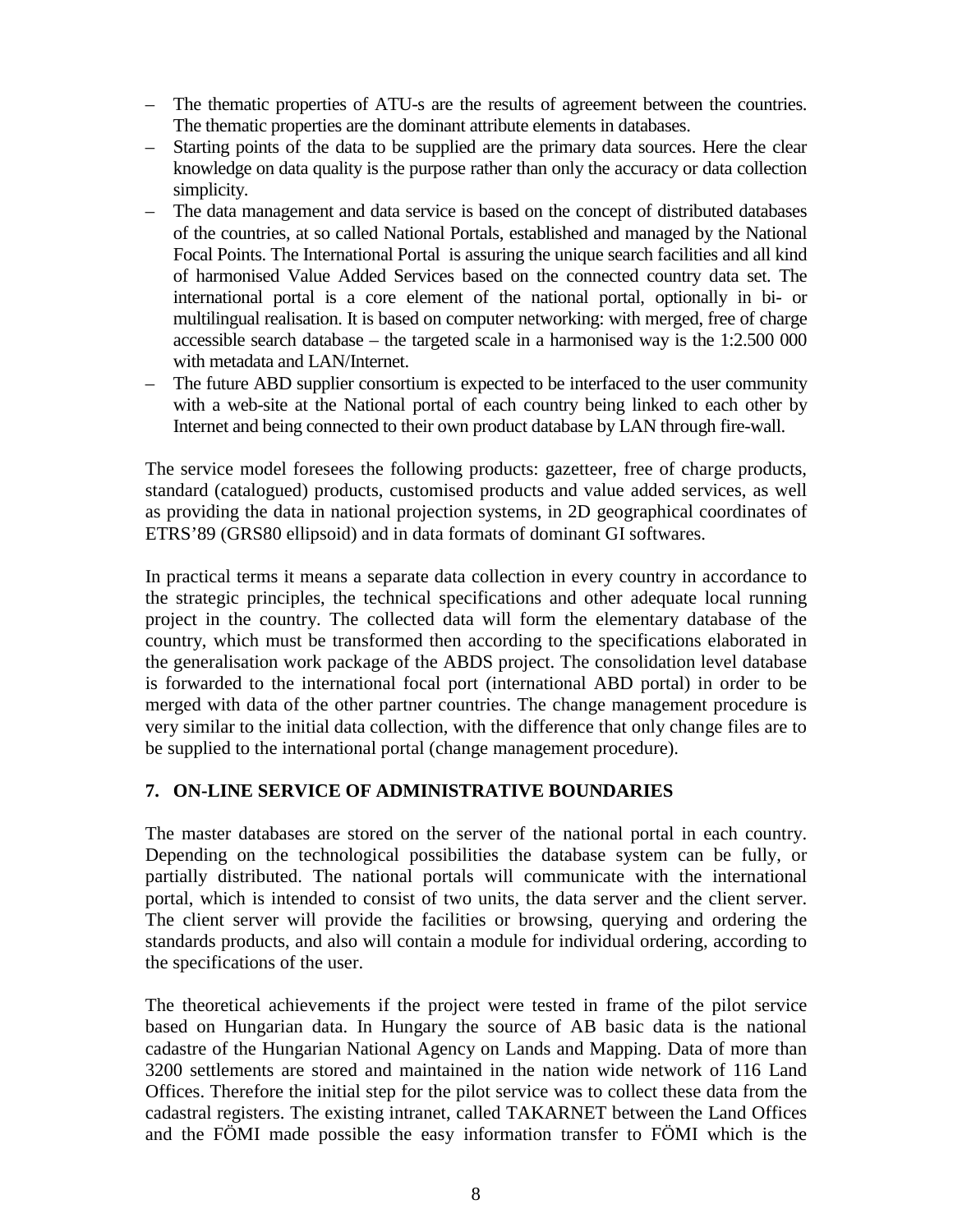National Focal Point with national and provisionally international portal. The Hungarian ABD master database then was compiled according to the specification fixed by the project consortium. We developed as well an uploading module for ensuring the communication between the data and client server.

In order to fulfil requirements of interoperability, for map browsing we tested an XML/VML based software Axiomap 1.2 which is commercially available and very cheap. Besides of the map based browsing the Axiomap offers possibilities for different queries based on the attached attributes.

We included data about the area of the territorial units, the population, housing, etc. taken from the Hungarian Central Statistical Office. We provided a gazetteer type searching unit too. For the better orientation of the client metadata descriptions were included as well. A prototype of the pilot ABD services elaborated on the Hungarian example has been presented successfully at the project closing review meeting in Prague, January 18-19, 2001.

#### **8. MEMORANDUM OF UNDERSTANDING**

The project was finalised by the signature of the Memorandum of Understanding at the Prague closing review meeting. It describes the technical, organisational, and some other aspects of the future service. It regulates the relationship between the SABE and the future ABDS. The ABDS will be not a competitive product to the SABE, but rather a complementary one, as regarded the geographical scope, the technological innovation and the resolution of the data to be supplied. On one hand the experience of SABE in managing of such kind of databases, on the other hand the geographical and resolutional extension and the technological innovations of the ABDS open together a good base for joint thinking and actions at European level, too.

#### **9. CONCLUSION**

The "Administrative Boundary Data Services for the CEEC project implemented a work in harmony of general trends of Geographic Information Infrastructure and the Information Society. Its main objective, to define framework for implementation of a new ABD service in the region was achieved.

The innovative approach - on comparing with other existing services of the same character – was expressed in the following fields:

- Using administrative boundary data with legal background rather than the topographical ones of secondary data source
- Scientific selection of the generalisation/simplification methods
- Providing a full range of scales (resolutions) starting with 1:10.000 large scale AB data
- Presenting the possibility of unique position determination of the points on the border between the states in a Hungarian-Romanian pilot action
- Full range of products of the service, including the product tailoring according to the demands of the users
- Steps towards an on-line real time service.

Besides of the innovation described in details in this report the project has some more positive results: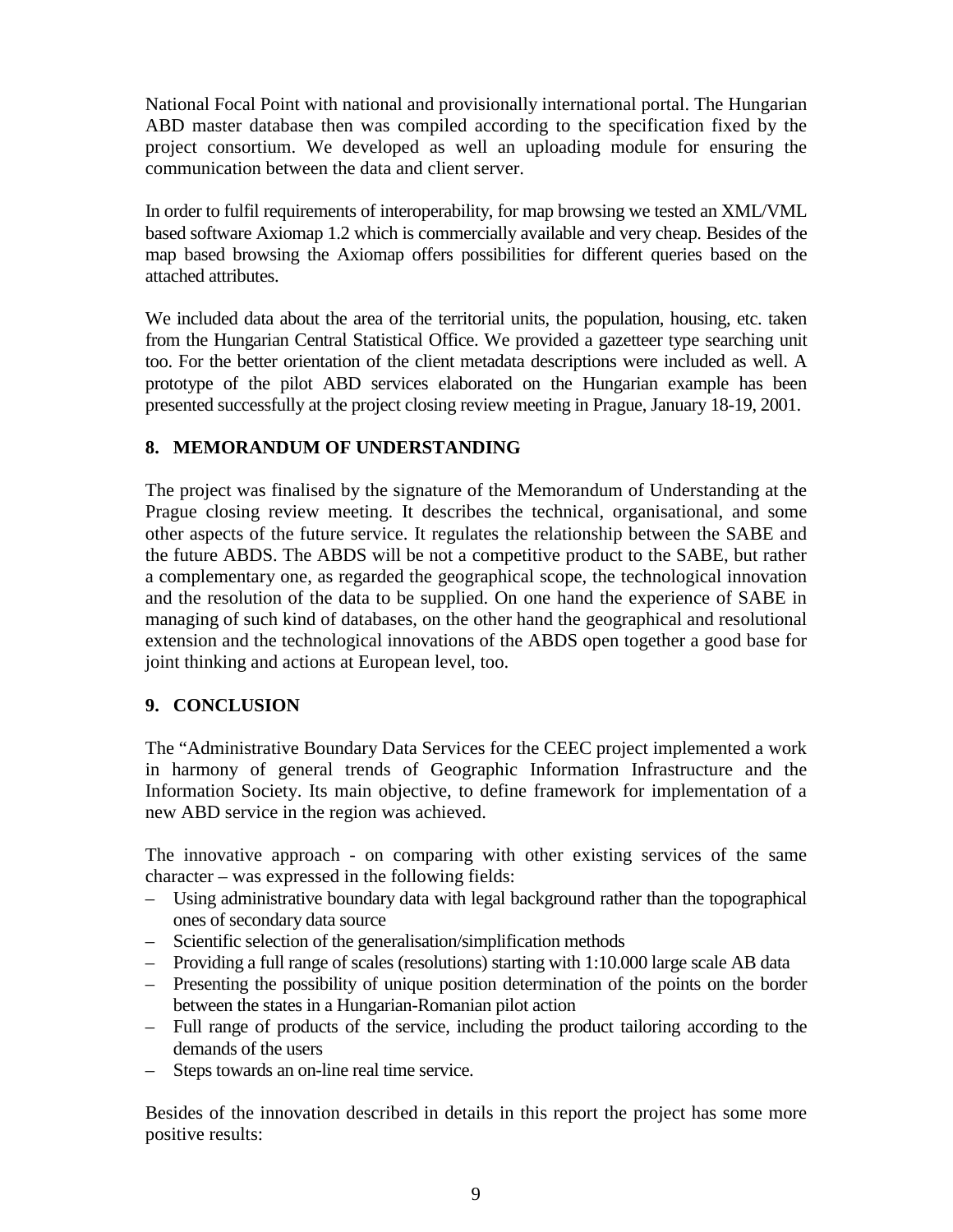- Formation of a competent network of specialists able and willing to work together
- Impact on the development of the GI infrastructure of the participating countries
- Impact on the development on the European GI infrastructure (possible further contribution with SABE and/or other projects)

The positive experiences of the pilot project have proven, that we took a promising step towards the implementation of a modern international on-line service of the base data infrastructure. Our results were highly appreciated by the European Commission. The public report of the results of the project "ABDS for the CEEC", including the names of representatives of participating countries and organisations, can be visited web site.

#### **CONTACT**

Dr. Szabolcs Mihàly Institute of Geodesy, Cartography and Remote Sensing, Hungary Bosnyák tér 5 H-1149 Budapest **HUNGARY** Tel. + 36 1 222 5111 Fax: + 36 1 222 5112 Email: szabo@fomigate.fomi.hu

Katalin Tóth Institute of Geodesy, Cartography and Remote Sensing, Hungary Bosnyák tér 5 H-1149 Budapest **HUNGARY** Tel. + 36 1 251 0775 Fax:  $+3612225106$ Email: katalin.toth@fomigate.fomi.hu

### **BIOGRAPHICAL NOTE**

#### **Szabolcs Mihály**

ABDS project coordinator

*Academic experience*: Dipl. Photogrammeter-Surveyor (Institute of Geodesy, Aerial Surveying and Cartography, Moscow, 1967), Doctor Tech. (Budapest Technical University, 1982), Ph.D. degree (Hungarian Academy of Sciences, 1981)

*Practical experience*: Satellite geodetic techniques and GPS, elaboration of satellite geodetic adjustment software systems, elaboration and nationwide harmonisation of the Hungarian "Digital base map" standard and "Digital topographic map database" standard, coordination and successful realization of numerous national and international R+D project, database modelling, National Spatial Data Infrastructure, coordinate system transformation.

*Publications*: lecture notes, monographs, more than 90 papers published in proceedings and registered journals, similar amount of internal reports, a big part of it on GIS and digital cadastre.